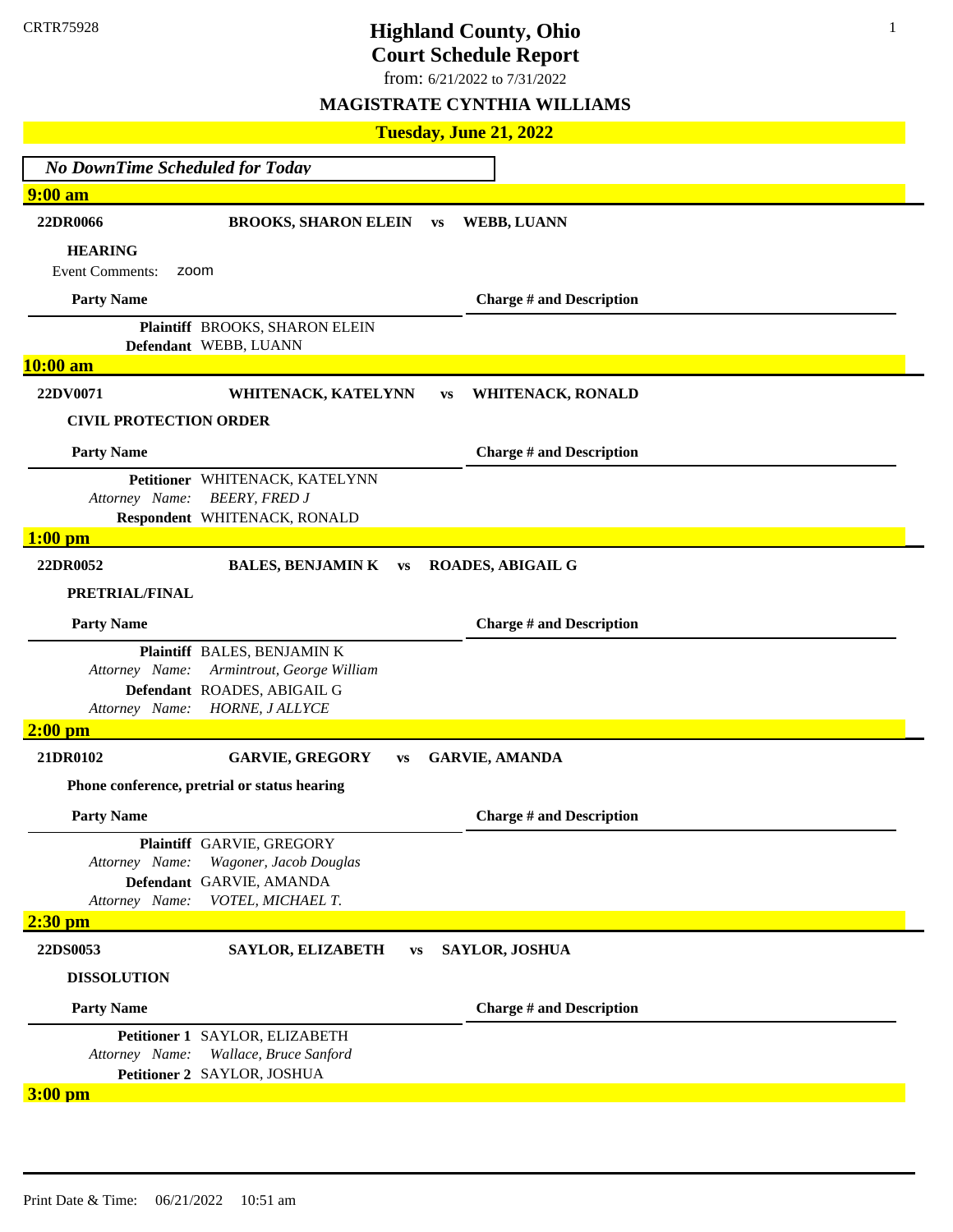from: 6/21/2022 to 7/31/2022

### **MAGISTRATE CYNTHIA WILLIAMS**

## **Tuesday, June 21, 2022** *No DownTime Scheduled for Today* **3:00 pm 21DR0151 MICHAEL, APRIL L vs MICHAEL, KEVIN J Phone conference, pretrial or status hearing Party Name Plaintiff** MICHAEL, APRIL L *Attorney Name: Wagoner, Jacob Douglas* **Defendant** MICHAEL, KEVIN J *Attorney Name: Hapner, Kathryn*  **Charge # and Description 22DR0030 ZIMMERMAN, CASSANDRA vs ZIMMERMAN, PHILLIP PRETRIAL/FINAL Party Name Plaintiff** ZIMMERMAN, CASSANDRA *Attorney Name: Wagoner, Jacob Douglas* **Defendant** ZIMMERMAN, PHILLIP *Attorney Name: BEERY, FRED J* **Charge # and Description**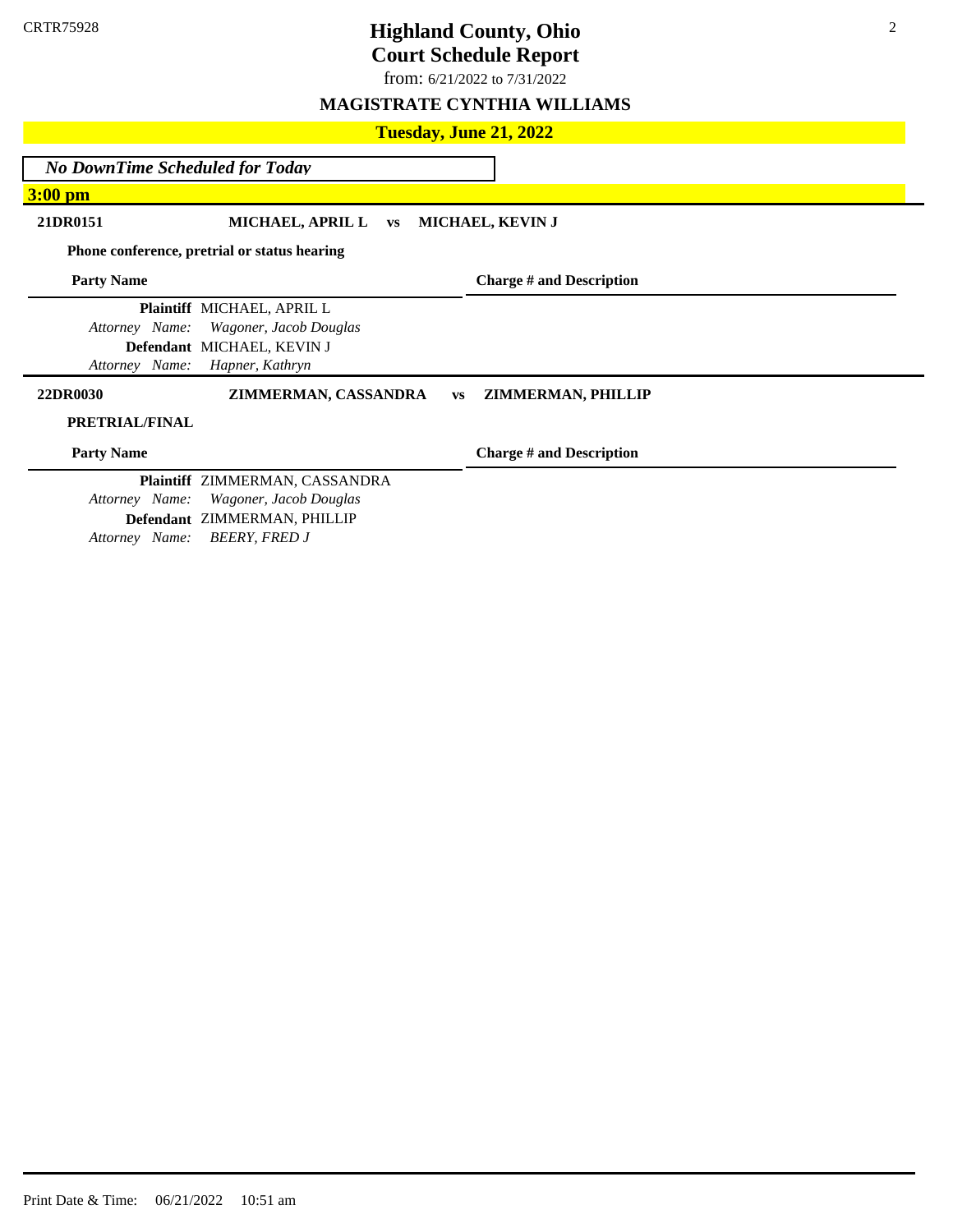from: 6/21/2022 to 7/31/2022

### **MAGISTRATE CYNTHIA WILLIAMS**

| <b>Wednesday, June 22, 2022</b> |  |  |  |  |  |  |
|---------------------------------|--|--|--|--|--|--|
|---------------------------------|--|--|--|--|--|--|

*No DownTime Scheduled for Today*

**9:00 am**

**22DS0072 STEWART, ALISSA vs GUTIERREZ, ISAAC** 

**PRETRIAL**

**Party Name**

**Charge # and Description**

**Petitioner 1** STEWART, ALISSA **Petitioner 2** GUTIERREZ, ISAAC

### **1:00 pm**

**22DS0061 CAPTAIN, RONALD W vs HILDERBRANDT-CAPTAIN, KELLY J**

### **DISSOLUTION**

**Party Name**

**Charge # and Description**

**Petitioner 1** CAPTAIN, RONALD W *Attorney Name: Evans, Scott Byron* **Petitioner 2** HILDERBRANDT-CAPTAIN, KELLY J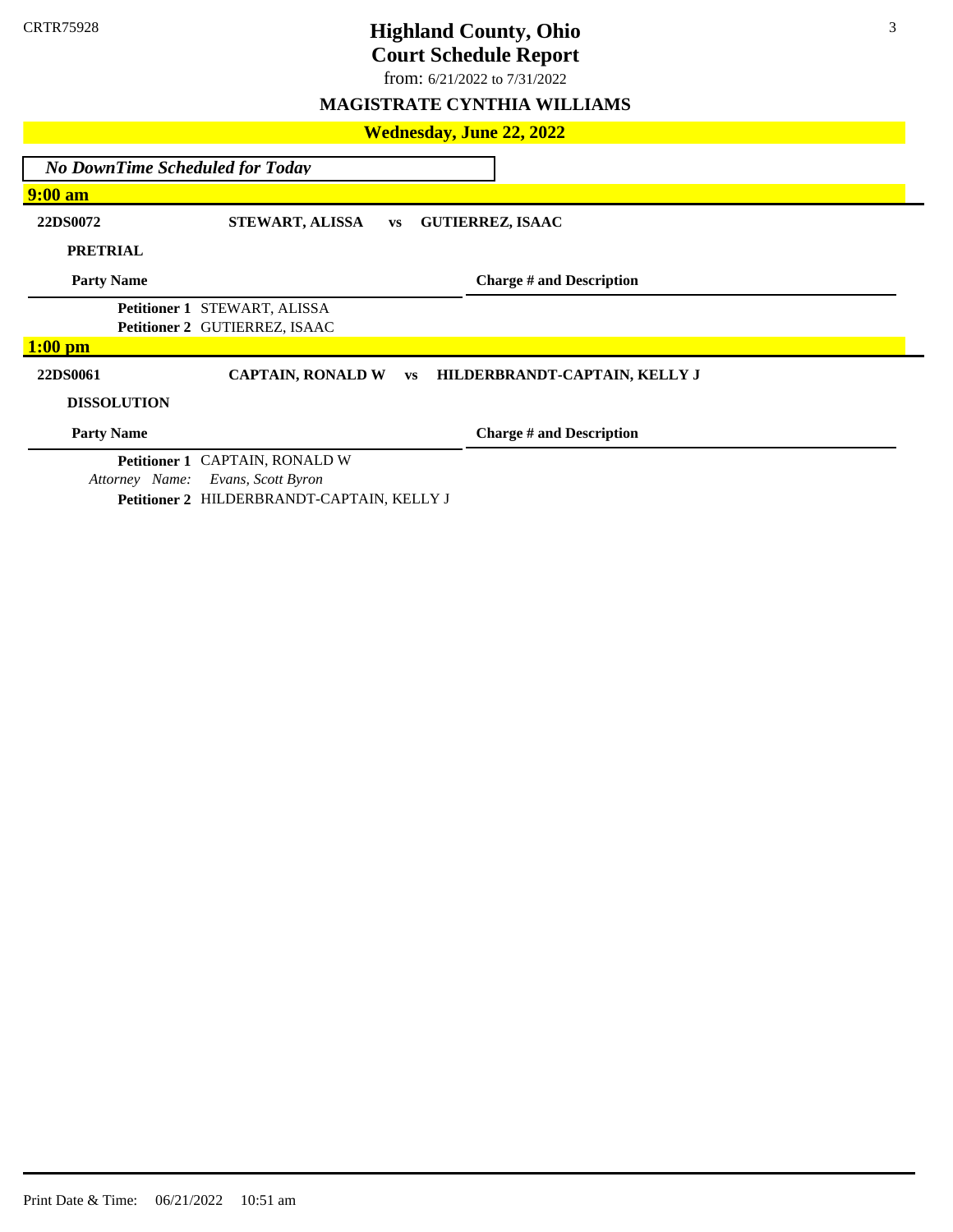4

from: 6/21/2022 to 7/31/2022

| Thursday, June 23, 2022                                |                                                                                                                                             |           |                                 |  |  |  |
|--------------------------------------------------------|---------------------------------------------------------------------------------------------------------------------------------------------|-----------|---------------------------------|--|--|--|
| <b>No DownTime Scheduled for Today</b>                 |                                                                                                                                             |           |                                 |  |  |  |
| 11:00 am                                               |                                                                                                                                             |           |                                 |  |  |  |
| 17DS0130                                               | <b>HOWLAND, JENNIFER M</b>                                                                                                                  | <b>VS</b> | HOWLAND, MARK                   |  |  |  |
| PRETRIAL/FINAL                                         |                                                                                                                                             |           |                                 |  |  |  |
| <b>Party Name</b>                                      |                                                                                                                                             |           | <b>Charge # and Description</b> |  |  |  |
| Attorney Name:<br>Attorney Name:                       | Petitioner 1 HOWLAND, JENNIFER M<br><b>BEAM, BEXLIE A</b><br>Petitioner 2 HOWLAND, MARK<br>Wagoner, Jacob Douglas                           |           |                                 |  |  |  |
| $1:00$ pm                                              |                                                                                                                                             |           |                                 |  |  |  |
| 03DR0278                                               | JOHNSON, JANA LYNN                                                                                                                          | <b>VS</b> |                                 |  |  |  |
| <b>CONTEMPT</b>                                        |                                                                                                                                             |           |                                 |  |  |  |
| <b>Party Name</b>                                      |                                                                                                                                             |           | <b>Charge # and Description</b> |  |  |  |
|                                                        | Plaintiff JOHNSON, JANA LYNN<br>Plaintiff JOHNSON JR, RONALD ALVIN                                                                          |           |                                 |  |  |  |
| $1:30$ pm                                              |                                                                                                                                             |           |                                 |  |  |  |
| 19DR0170                                               | HUNLEY, TIFFANY<br><b>VS</b>                                                                                                                |           | <b>HUNLEY, TYLER</b>            |  |  |  |
| <b>CONTEMPT</b>                                        |                                                                                                                                             |           |                                 |  |  |  |
| <b>Party Name</b>                                      |                                                                                                                                             |           | <b>Charge # and Description</b> |  |  |  |
| Attorney Name:                                         | Plaintiff HUNLEY, TIFFANY<br>RIEBSOMER, KRISTIN<br>Defendant HUNLEY, TYLER                                                                  |           |                                 |  |  |  |
| $2:00$ pm                                              |                                                                                                                                             |           |                                 |  |  |  |
| 22DR0059                                               | <b>FUNSTON, JACQUELINE</b>                                                                                                                  | VS        | <b>SCOTT, DAVID</b>             |  |  |  |
| <b>CHILD SUPPORT HEARING</b><br><b>Event Comments:</b> | est support                                                                                                                                 |           |                                 |  |  |  |
| <b>Party Name</b>                                      |                                                                                                                                             |           | <b>Charge # and Description</b> |  |  |  |
| Attorney Name:                                         | Plaintiff FUNSTON, JACQUELINE<br>Roeder, James Anthony<br>Defendant SCOTT, DAVID<br>Plaintiff KENTON CO CHILD SUPPORT<br><b>ENFORCEMENT</b> |           |                                 |  |  |  |
| $2:30$ pm                                              |                                                                                                                                             |           |                                 |  |  |  |
| 09DR0216                                               | EVANS, MELANIE A vs                                                                                                                         |           | <b>EVANS, RICKY T</b>           |  |  |  |
| <b>CONTEMPT</b>                                        |                                                                                                                                             |           |                                 |  |  |  |
| <b>Party Name</b>                                      |                                                                                                                                             |           | <b>Charge # and Description</b> |  |  |  |
| Attorney Name:                                         | Plaintiff EVANS, MELANIE A<br>Wagoner, Jacob Douglas<br>Defendant EVANS, RICKY T                                                            |           |                                 |  |  |  |
| $3:00$ pm                                              |                                                                                                                                             |           |                                 |  |  |  |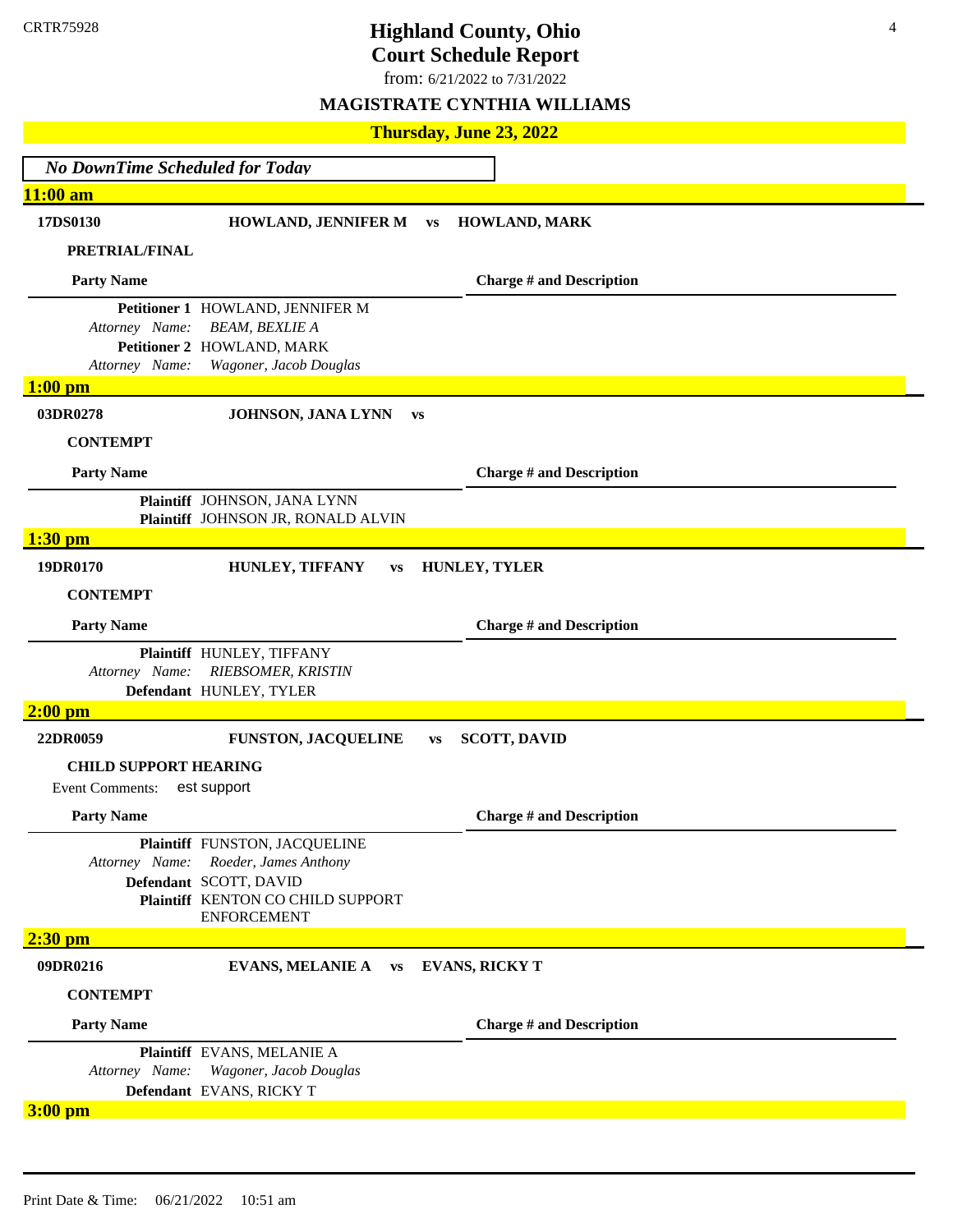from: 6/21/2022 to 7/31/2022

### **MAGISTRATE CYNTHIA WILLIAMS**

### **Thursday, June 23, 2022**

*No DownTime Scheduled for Today*

**3:00 pm**

**17DR0043 EAKINS, ELIZA J vs EAKINS, JOSHUA J**

**CONTEMPT**

**Party Name**

**Charge # and Description**

**Plaintiff** EAKINS, ELIZA J *Attorney Name: Hapner, Kathryn*  **Defendant** EAKINS, JOSHUA J

### **3:30 pm**

### **20DR0076 HILL, AMANDA JO vs HILL, ROBERT EUGENE**

### **CONTEMPT**

**Party Name**

**Charge # and Description**

**Plaintiff** HILL, AMANDA JO *Attorney Name: JUDKINS, JOHN W* **Defendant** HILL, ROBERT EUGENE *Attorney Name: KIRK, DENNIS M*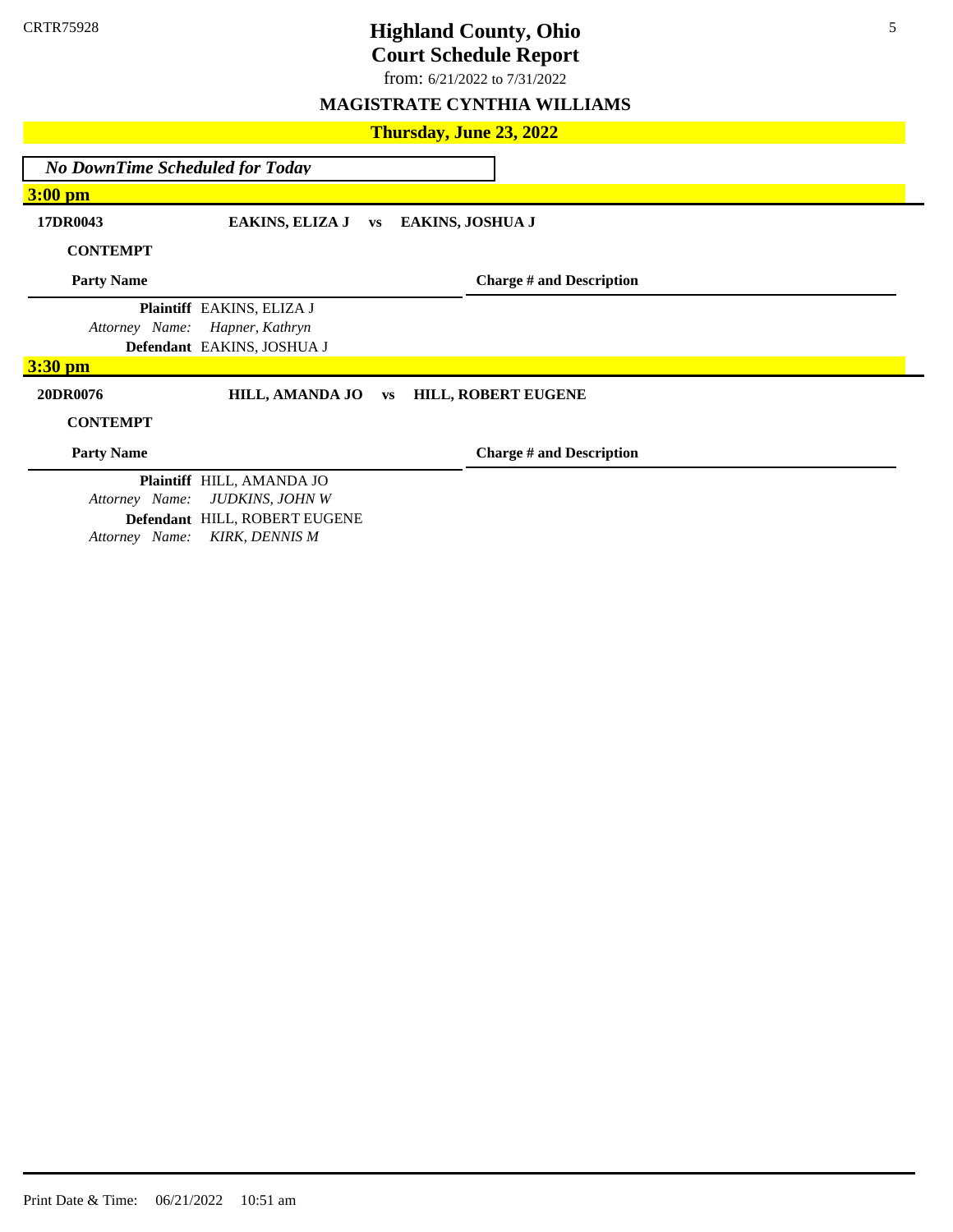from: 6/21/2022 to 7/31/2022

### **MAGISTRATE CYNTHIA WILLIAMS**

### **Monday, June 27, 2022**

*No DownTime Scheduled for Today*

**9:00 am**

**20DR0199 BRADLEY, WHITNEY N vs BRADLEY, MATTHEW P**

**PRETRIAL/FINAL**

**Party Name**

**Charge # and Description**

**Plaintiff** BRADLEY, WHITNEY N *Attorney Name: HORNE, J ALLYCE*  **Defendant** BRADLEY, MATTHEW P *Attorney Name: Hapner, Kathryn*  **GUARDIAN AD LITEM** BIVENS, HANNAH *Attorney Name: BIVENS, HANNAH*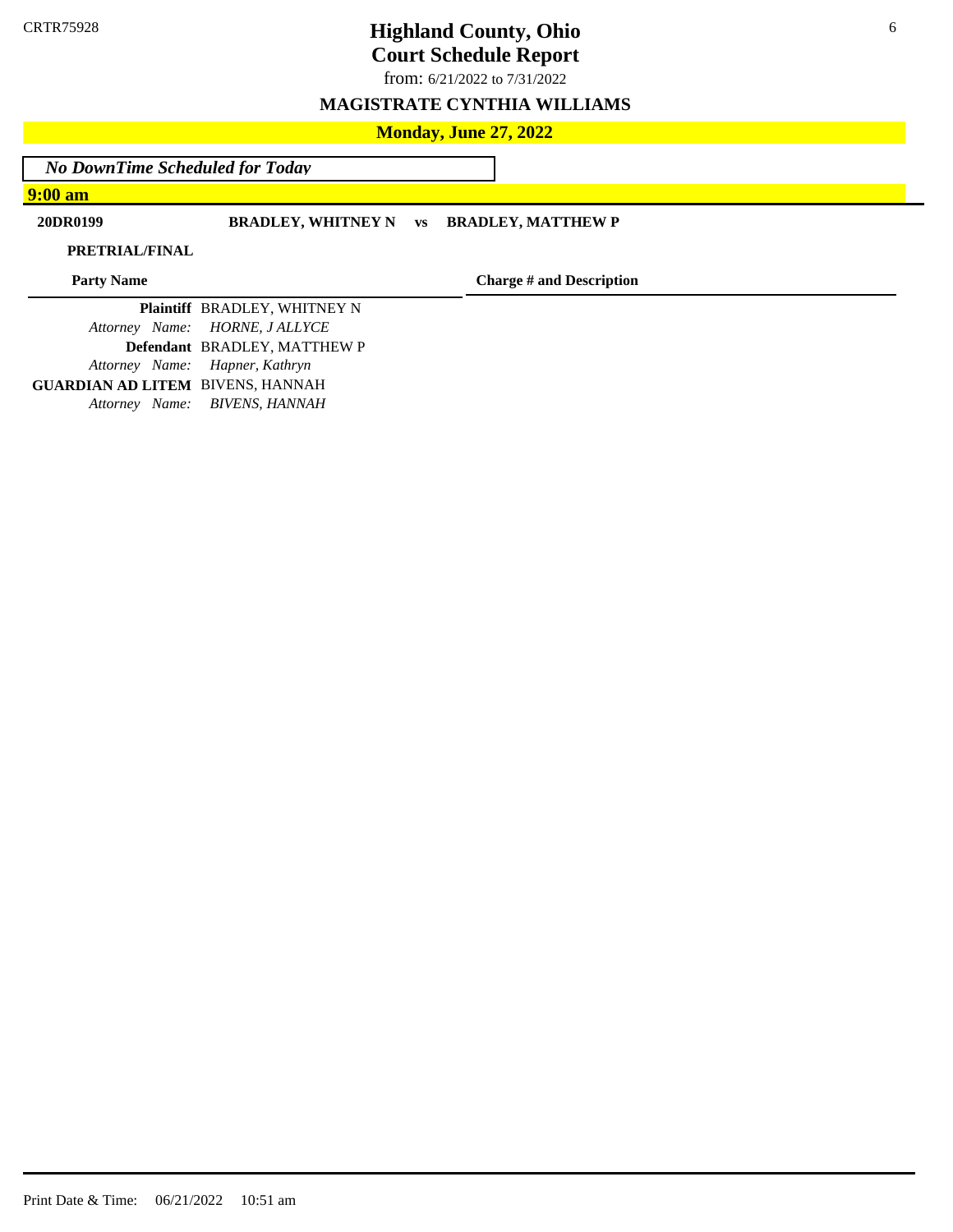# **Highland County, Ohio**

**Court Schedule Report**

from: 6/21/2022 to 7/31/2022

|                                               | Tuesday, June 28, 2022                                                                                       |                                 |
|-----------------------------------------------|--------------------------------------------------------------------------------------------------------------|---------------------------------|
| <b>No DownTime Scheduled for Today</b>        |                                                                                                              |                                 |
| 8:30 am                                       |                                                                                                              |                                 |
| 22DS0043                                      | RUNYON, JESSICA LYNNE<br><b>VS</b>                                                                           | <b>RUNYON, CHAD THOMAS</b>      |
| <b>Hearing on parenting class</b>             |                                                                                                              |                                 |
| <b>Party Name</b>                             |                                                                                                              | <b>Charge # and Description</b> |
| Attorney Name:                                | Petitioner 1 RUNYON, JESSICA LYNNE<br>Evans, Scott Byron<br>Petitioner 2 RUNYON, CHAD THOMAS                 |                                 |
| <b>9:00 am</b>                                |                                                                                                              |                                 |
| 21DR0123                                      | WALKER, ALEXANDRIA NICOLE                                                                                    | ARNETT, DUSTIN C.<br><b>VS</b>  |
| PRETRIAL/FINAL                                |                                                                                                              |                                 |
| <b>Party Name</b>                             |                                                                                                              | <b>Charge # and Description</b> |
| Attorney Name:                                | Plaintiff WALKER, ALEXANDRIA NICOLE<br>Jarnicki, Harold<br>Defendant ARNETT, DUSTIN C.                       |                                 |
| 10:00 am                                      |                                                                                                              |                                 |
| 21DR0085                                      | <b>UBRY TERRELL, RAND</b><br><b>VS</b>                                                                       | UBRY TERRELL, KATIE L           |
| <b>CONTEMPT</b>                               |                                                                                                              |                                 |
| <b>Party Name</b>                             |                                                                                                              | <b>Charge # and Description</b> |
| Attorney Name:<br>Attorney Name:<br>$1:00$ pm | Plaintiff UBRY TERRELL, RAND<br>Wagoner, Jacob Douglas<br>Defendant UBRY TERRELL, KATIE L<br>HORNE, J ALLYCE |                                 |
| 22DR0050                                      | <b>WATSON, CHARLIZE</b><br><b>VS</b>                                                                         | <b>WATSON, AARON</b>            |
| PRETRIAL/FINAL                                |                                                                                                              |                                 |
| <b>Party Name</b>                             |                                                                                                              | <b>Charge # and Description</b> |
| Attorney Name:                                | Plaintiff WATSON, CHARLIZE<br>Armintrout, George William<br>Defendant WATSON, AARON                          |                                 |
| $2:00$ pm                                     |                                                                                                              |                                 |
| 16DS0210                                      | YATES, BRANDY M<br><b>VS</b>                                                                                 | YATES, MICHAEL W                |
| <b>Final hearing</b>                          |                                                                                                              |                                 |
| <b>Party Name</b>                             |                                                                                                              | <b>Charge # and Description</b> |
| Attorney Name:<br>Attorney Name:              | Petitioner 1 YATES, BRANDY M<br>HORNE, J ALLYCE<br>Petitioner 2 YATES, MICHAEL W<br>Wagoner, Jacob Douglas   |                                 |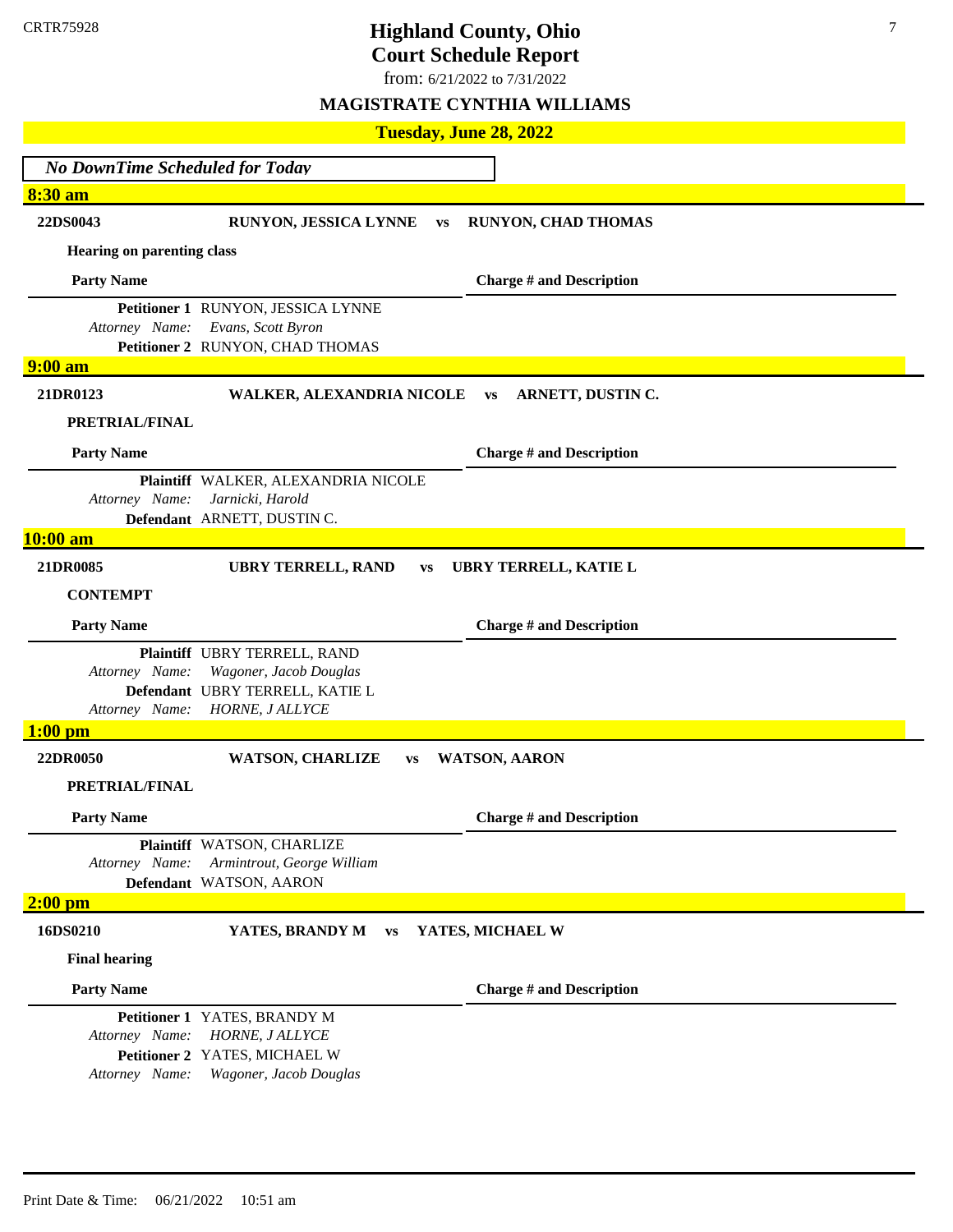from: 6/21/2022 to 7/31/2022

### **MAGISTRATE CYNTHIA WILLIAMS**

**Wednesday, June 29, 2022**

*No DownTime Scheduled for Today*

### **9:00 am**

**22DR0028 AVERY, COLLEEN D vs AVERY, JEFFERSON F**

**PRETRIAL/FINAL**

**Party Name**

**Charge # and Description**

**Plaintiff** AVERY, COLLEEN D *Attorney Name: ALTMAN, JOHN*  **Defendant** AVERY, JEFFERSON F

### **1:00 pm**

### **21DR0137 BRUMMETT, ANDY J vs BRUMMETT, ANGELA S**

### **Final hearing**

Event Comments: HALF DAY

**Party Name**

**Charge # and Description**

**Plaintiff** BRUMMETT, ANDY J *Attorney Name: Wagoner, Jacob Douglas* **Defendant** BRUMMETT, ANGELA S *Attorney Name: KINTER, COURTNEY L*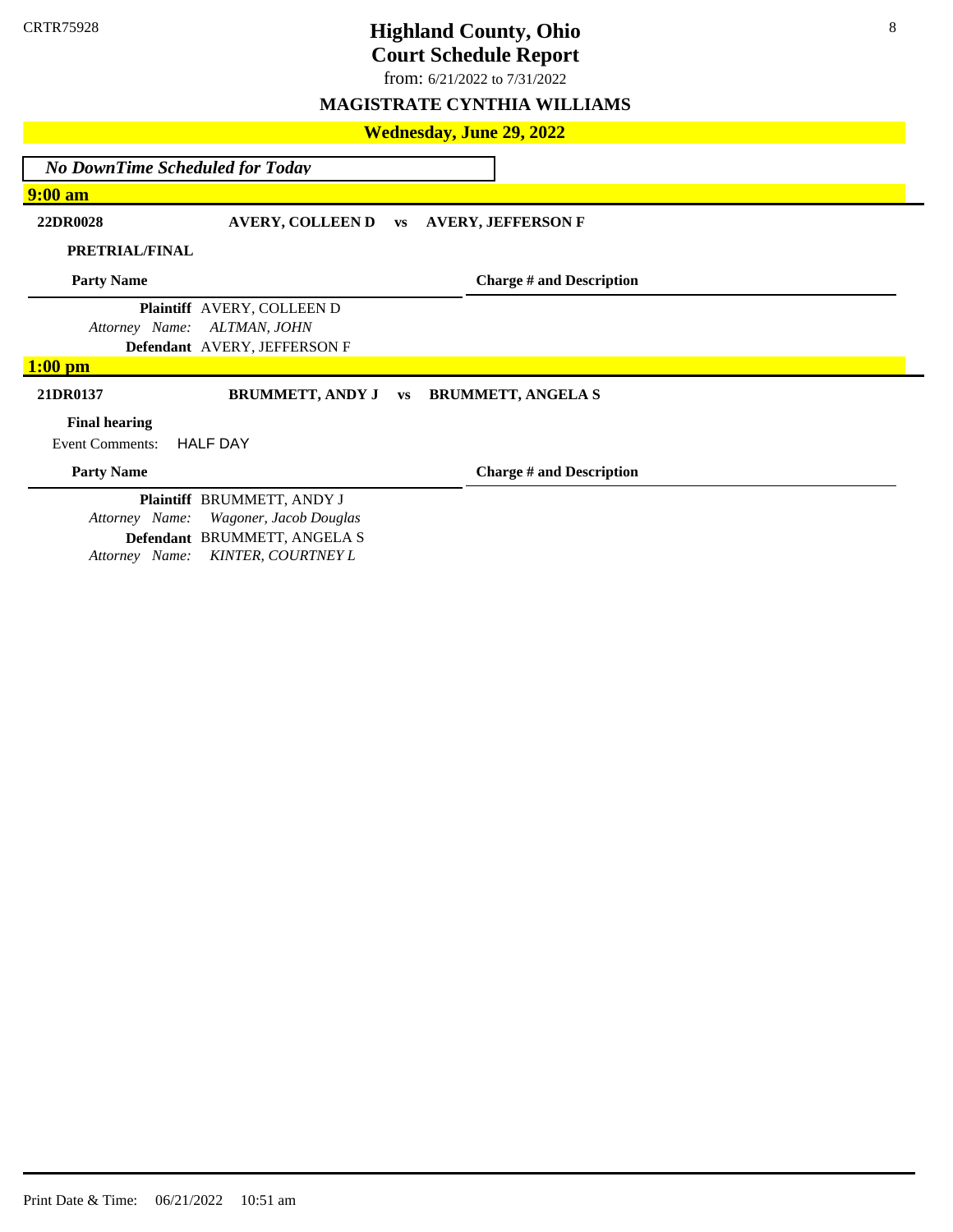from: 6/21/2022 to 7/31/2022

### **MAGISTRATE CYNTHIA WILLIAMS**

| Tuesday, July 5, 2022                                                                                                                                        |                                 |
|--------------------------------------------------------------------------------------------------------------------------------------------------------------|---------------------------------|
| <b>No DownTime Scheduled for Today</b>                                                                                                                       |                                 |
| $9:00$ am                                                                                                                                                    |                                 |
| 22DR0037<br>LEGGE, NICOLE<br>LEGGE, KYLE<br><b>VS</b>                                                                                                        |                                 |
| <b>Pretrial temporary orders</b>                                                                                                                             |                                 |
| <b>Party Name</b>                                                                                                                                            | <b>Charge # and Description</b> |
| Plaintiff LEGGE, NICOLE<br>Attorney Name:<br>Wagoner, Jacob Douglas<br>Defendant LEGGE, KYLE<br>Attorney Name:<br>Marshall, Dallas Brent<br>10:00 am         |                                 |
| 21DR0108<br><b>FIDLER, JEFFREY</b><br><b>VS</b>                                                                                                              | FIDLER, KIMBERLY NICOLE         |
| <b>MISC. MOTION</b><br><b>Event Comments:</b><br>2 hours                                                                                                     |                                 |
| <b>Party Name</b>                                                                                                                                            | <b>Charge # and Description</b> |
| Plaintiff FIDLER, JEFFREY<br>Attorney Name:<br>Wagoner, Jacob Douglas<br>Defendant FIDLER, KIMBERLY NICOLE<br>Attorney Name:<br>Trolinger, Christopher Lewis |                                 |
| $1:00$ pm<br>21DS0010<br><b>FAUBER, SARAH A</b><br><b>FAUBER, TODD D</b>                                                                                     |                                 |
| <b>VS</b><br><b>CONTEMPT</b>                                                                                                                                 |                                 |
| <b>Party Name</b>                                                                                                                                            | <b>Charge # and Description</b> |
| Petitioner 1 FAUBER, SARAH A<br>Attorney Name:<br><b>KIRK, DENNIS M</b><br>Petitioner 2 FAUBER, TODD D                                                       |                                 |

*Attorney Name: KING, MARY*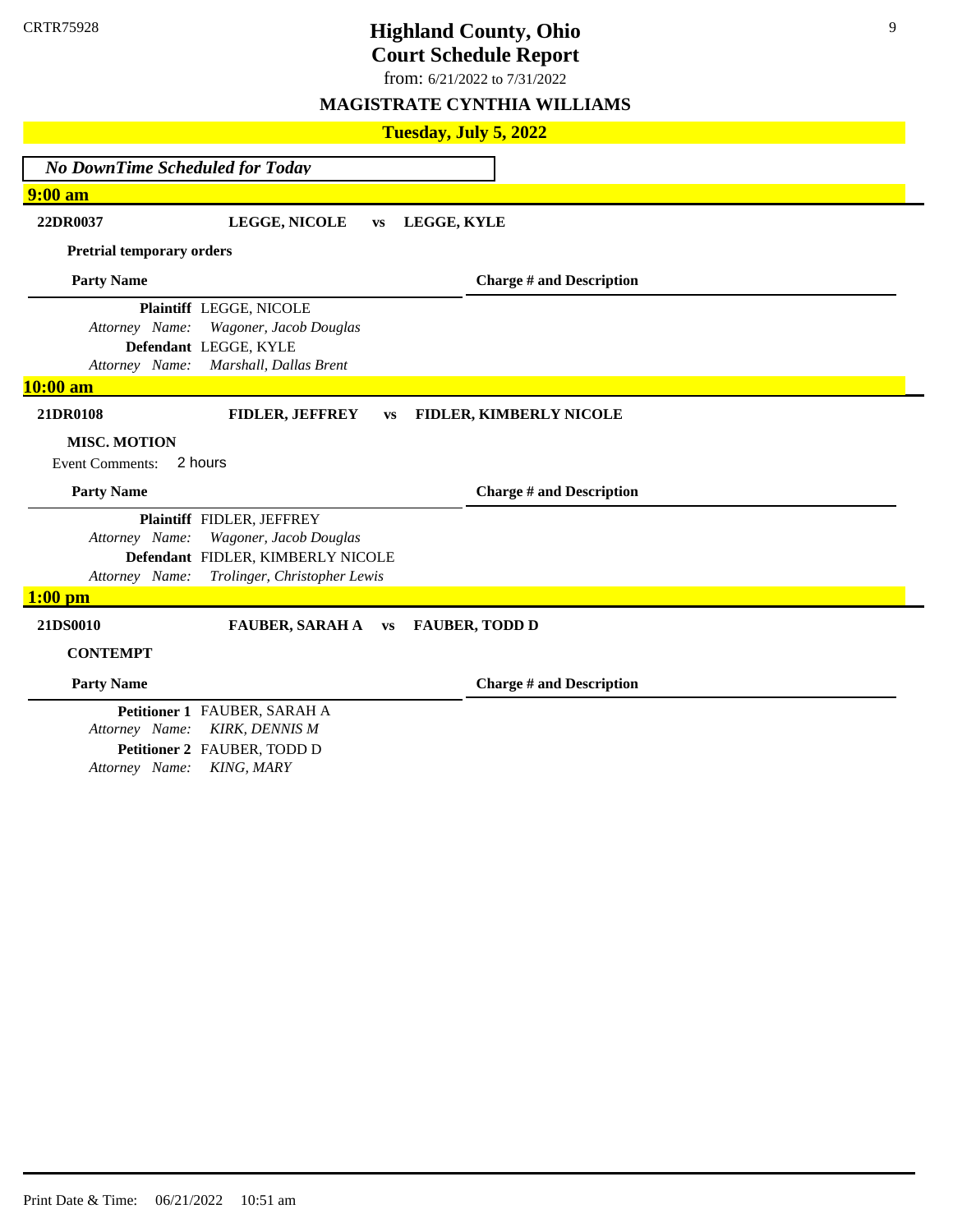from: 6/21/2022 to 7/31/2022

|                                                | <b>Monday, July 11, 2022</b>                                                                                    |                                 |
|------------------------------------------------|-----------------------------------------------------------------------------------------------------------------|---------------------------------|
| <b>No DownTime Scheduled for Today</b>         |                                                                                                                 |                                 |
| 9:00 am                                        |                                                                                                                 |                                 |
| 22DR0016                                       | <b>HOWARD, AMBER</b><br><b>VS</b>                                                                               | <b>HOWARD, STEVEN</b>           |
| PRETRIAL/FINAL                                 |                                                                                                                 |                                 |
| <b>Party Name</b>                              |                                                                                                                 | <b>Charge # and Description</b> |
| Attorney Name:<br>10:00 am                     | Plaintiff HOWARD, AMBER<br>MCGUIRE, IVORY<br>Defendant HOWARD, STEVEN                                           |                                 |
|                                                |                                                                                                                 |                                 |
| 22DS0062                                       | <b>HOPPES, TEINA M</b><br><b>VS</b>                                                                             | HOPPES, JONATHAN W              |
| <b>DISSOLUTION</b>                             |                                                                                                                 |                                 |
| <b>Party Name</b>                              |                                                                                                                 | <b>Charge # and Description</b> |
| Attorney Name:                                 | Petitioner 1 HOPPES, TEINA M<br><b>KIRK, DENNIS M</b><br>Petitioner 2 HOPPES, JONATHAN W                        |                                 |
| 10:30 am                                       |                                                                                                                 |                                 |
| 12DS0213                                       | <b>GRAY, LAWRENCE A</b><br>VS                                                                                   | <b>GRAY, AIMEE L ALLEN</b>      |
| PRETRIAL/FINAL                                 |                                                                                                                 |                                 |
| <b>Party Name</b>                              |                                                                                                                 | <b>Charge # and Description</b> |
| Attorney Name:                                 | Petitioner 1 GRAY, LAWRENCE A<br>Kornman, Sharon Ann<br>Petitioner 2 GRAY, AIMEE L ALLEN                        |                                 |
| $1:00$ pm                                      |                                                                                                                 |                                 |
| 22DR0012                                       | <b>GRANDSTAFF, ALEXANDER P</b><br><b>VS</b>                                                                     | <b>GRANDSTAFF, ALEXIS V</b>     |
| <b>Final hearing</b><br><b>Event Comments:</b> | MRS WILL APPEAR BY ZOOM                                                                                         |                                 |
| <b>Party Name</b>                              |                                                                                                                 | <b>Charge # and Description</b> |
| Attorney Name:<br>Attorney Name:               | Plaintiff GRANDSTAFF, ALEXANDER P<br>KIRK, DENNIS M<br>Defendant GRANDSTAFF, ALEXIS V<br>Wagoner, Jacob Douglas |                                 |
| $2:00$ pm                                      |                                                                                                                 |                                 |
| 22DR0008                                       | MCDONALD, JONATHAN P.<br><b>VS</b>                                                                              | MCDONALD, COURTNEY J.           |
| <b>Final hearing</b>                           |                                                                                                                 |                                 |
| <b>Party Name</b>                              |                                                                                                                 | <b>Charge # and Description</b> |
| Attorney Name:<br>Attorney Name:               | Plaintiff MCDONALD, JONATHAN P.<br><b>KIRK, DENNIS M</b><br>Defendant MCDONALD, COURTNEY J.<br>WHITT, DANIELLE  |                                 |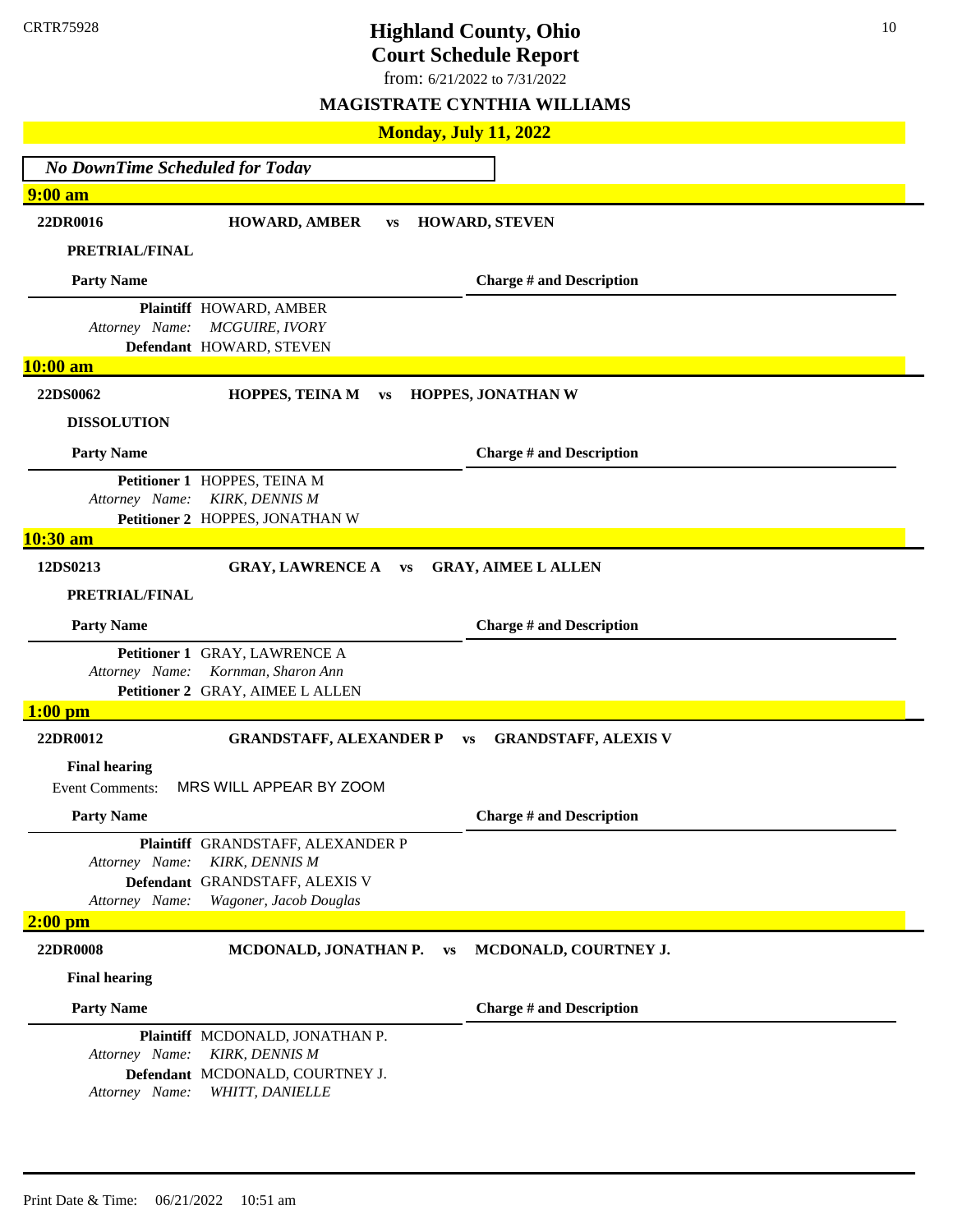from: 6/21/2022 to 7/31/2022

## **MAGISTRATE CYNTHIA WILLIAMS**

### **Tuesday, July 12, 2022**

*No DownTime Scheduled for Today*

### **9:00 am**

### **21DR0167 MCKOWN, JAMES T vs MCKOWN, KIMBERLY**

### **Settlement conference**

Event Comments: 2 hours

### **Party Name**

**Plaintiff** MCKOWN, JAMES T *Attorney Name: MOORE, BARBARA ANN* **Defendant** MCKOWN, KIMBERLY

*Attorney Name: Wagoner, Jacob Douglas*

### **2:00 pm**

### **22DR0060 WILKIN, JANETTE K vs WILKIN, SAMUEL K**

### **PRETRIAL/FINAL**

**Party Name**

**Charge # and Description**

**Charge # and Description**

**Plaintiff** WILKIN, JANETTE K *Attorney Name: Gossett, Tresa*  **Defendant** WILKIN, SAMUEL K *Attorney Name: Wagoner, Jacob Douglas*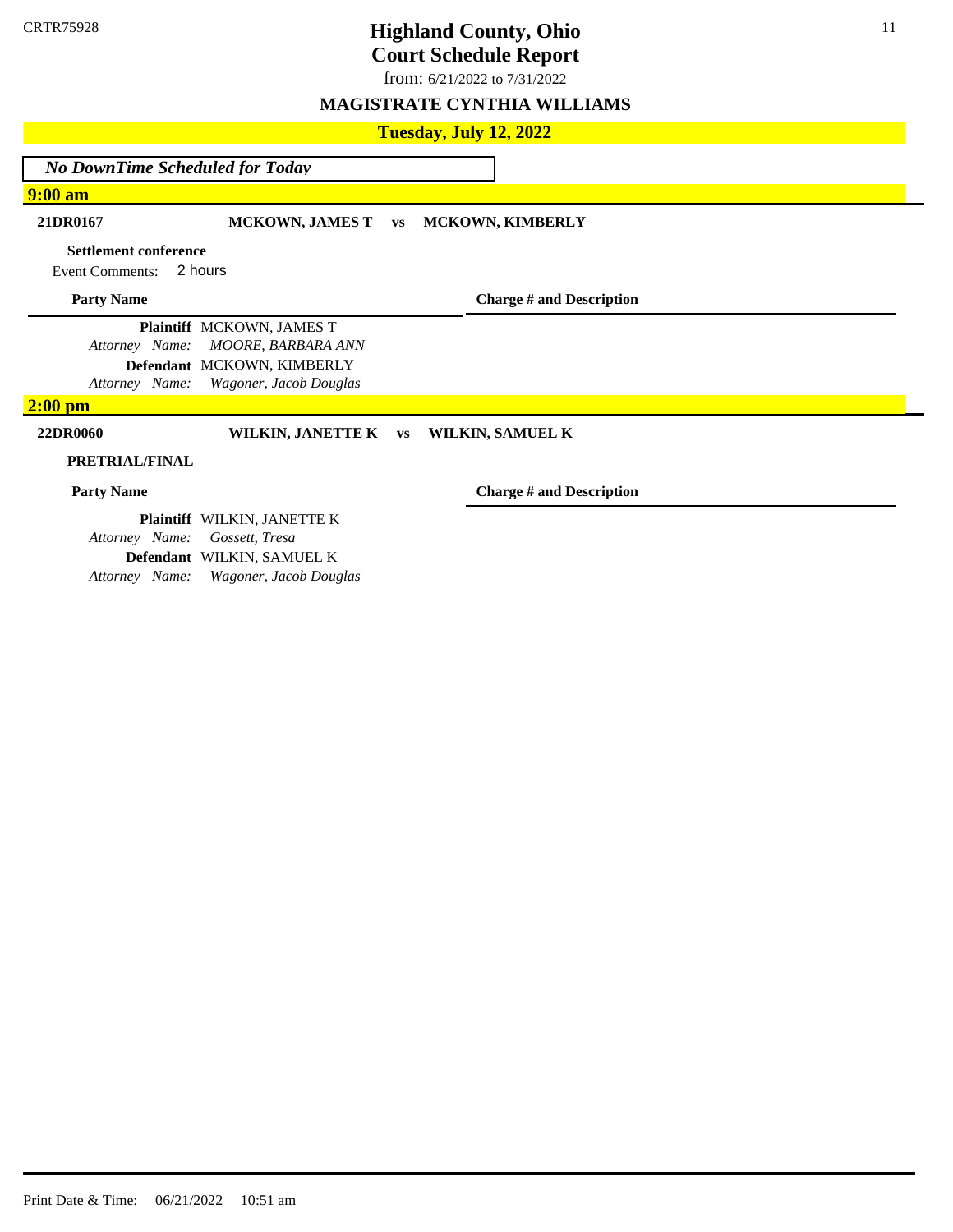from: 6/21/2022 to 7/31/2022

### **MAGISTRATE CYNTHIA WILLIAMS**

### **Wednesday, July 13, 2022**

*No DownTime Scheduled for Today*

**10:00 am**

**22DR0054 SPEAKMAN, CHRISTOPHER D. vs SPEAKMAN, AMBER E.**

**PRETRIAL/FINAL**

**Party Name**

**Charge # and Description**

**Plaintiff** SPEAKMAN, CHRISTOPHER D. *Attorney Name: FLEURIMA, ANGELA J.* **Defendant** SPEAKMAN, AMBER E. *Attorney Name: Jarnicki, Harold* 

### **1:00 pm**

**22DR0064 GREEN, DAMON LEWIS vs JONES, JEAN ANN**

### **PRETRIAL/FINAL**

**Party Name**

**Charge # and Description**

**Plaintiff** GREEN, DAMON LEWIS *Attorney Name: PRO SE,*  **Defendant** JONES, JEAN ANN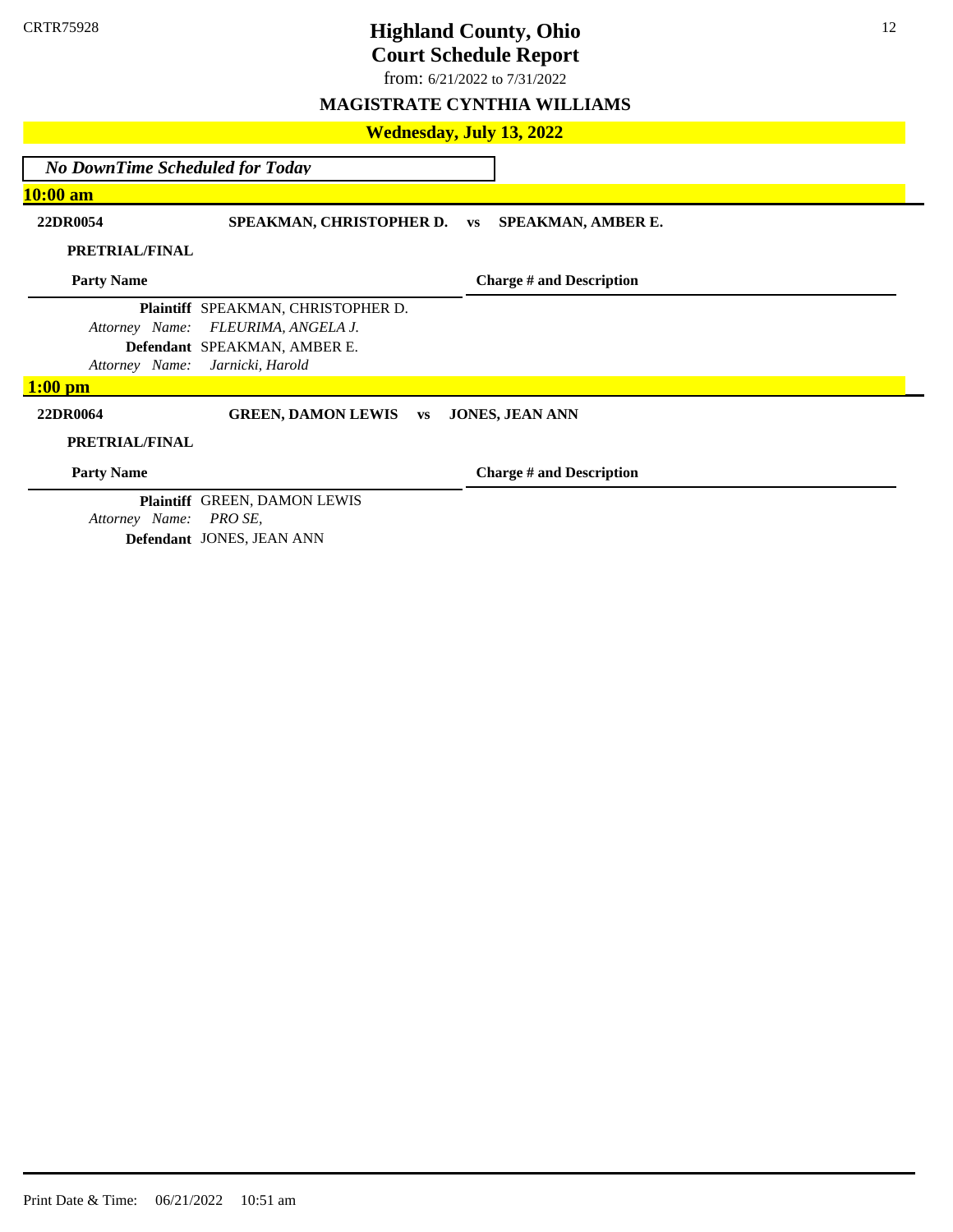from: 6/21/2022 to 7/31/2022

| <b>Monday, July 18, 2022</b>           |                                                         |           |                        |                                 |  |
|----------------------------------------|---------------------------------------------------------|-----------|------------------------|---------------------------------|--|
| <b>No DownTime Scheduled for Today</b> |                                                         |           |                        |                                 |  |
| 8:30 am                                |                                                         |           |                        |                                 |  |
| 22DR0033                               | DEHOFF, NATALIE J                                       | <b>VS</b> |                        | DEHOFF, PATRICK M               |  |
| <b>Hearing on parenting class</b>      |                                                         |           |                        |                                 |  |
| <b>Party Name</b>                      |                                                         |           |                        | <b>Charge # and Description</b> |  |
| Attorney Name:                         | Plaintiff DEHOFF, NATALIE J<br>Evans, Scott Byron       |           |                        |                                 |  |
|                                        | Defendant DEHOFF, PATRICK M                             |           |                        |                                 |  |
| Attorney Name:                         | JUDKINS, JOHN W                                         |           |                        |                                 |  |
| <b>9:00 am</b>                         |                                                         |           |                        |                                 |  |
| 22DR0010                               | <b>ANDERSON, JAMES M</b>                                | <b>VS</b> |                        | ANDERSON, KAYLA                 |  |
| <b>PRETRIAL/FINAL</b>                  |                                                         |           |                        |                                 |  |
| <b>Event Comments:</b>                 | review of GAL                                           |           |                        |                                 |  |
| <b>Party Name</b>                      |                                                         |           |                        | <b>Charge # and Description</b> |  |
|                                        | Plaintiff ANDERSON, JAMES M                             |           |                        |                                 |  |
| Attorney Name:                         | Armintrout, George William<br>Defendant ANDERSON, KAYLA |           |                        |                                 |  |
| Attorney Name:                         | <b>KIRK, DENNIS M</b>                                   |           |                        |                                 |  |
| 10:00 am                               |                                                         |           |                        |                                 |  |
| 22DR0015                               | <b>SCAFF, JOHSUA LEE</b>                                | <b>VS</b> |                        | WOOD, RACHEL LYDIA              |  |
| <b>PRETRIAL</b>                        |                                                         |           |                        |                                 |  |
| <b>Party Name</b>                      |                                                         |           |                        | <b>Charge # and Description</b> |  |
|                                        | Plaintiff SCAFF, JOHSUA LEE                             |           |                        |                                 |  |
| Attorney Name:                         | Wagoner, Jacob Douglas<br>Defendant WOOD, RACHEL LYDIA  |           |                        |                                 |  |
| Attorney Name:                         | HORNE, J ALLYCE                                         |           |                        |                                 |  |
| $11:00$ am                             |                                                         |           |                        |                                 |  |
| 22DR0014                               | FORD, NATALIA                                           |           | <b>vs</b> FORD, DUSTIN |                                 |  |
| <b>PRETRIAL</b>                        |                                                         |           |                        |                                 |  |
| <b>Party Name</b>                      |                                                         |           |                        | <b>Charge # and Description</b> |  |
|                                        | Plaintiff FORD, NATALIA                                 |           |                        |                                 |  |
| Attorney Name:                         | Wagoner, Jacob Douglas                                  |           |                        |                                 |  |
| $1:00$ pm                              | Defendant FORD, DUSTIN                                  |           |                        |                                 |  |
| 22DR0063                               | QUINONEZ, KAYLEE                                        | <b>VS</b> |                        | QUINONEZ, ELIZARDO              |  |
| PRETRIAL/FINAL                         |                                                         |           |                        |                                 |  |
| <b>Party Name</b>                      |                                                         |           |                        | <b>Charge # and Description</b> |  |
|                                        | Plaintiff QUINONEZ, KAYLEE                              |           |                        |                                 |  |
| Attorney Name:                         | Marshall, Dallas Brent                                  |           |                        |                                 |  |
| $2:00$ pm                              | Defendant QUINONEZ, ELIZARDO                            |           |                        |                                 |  |
|                                        |                                                         |           |                        |                                 |  |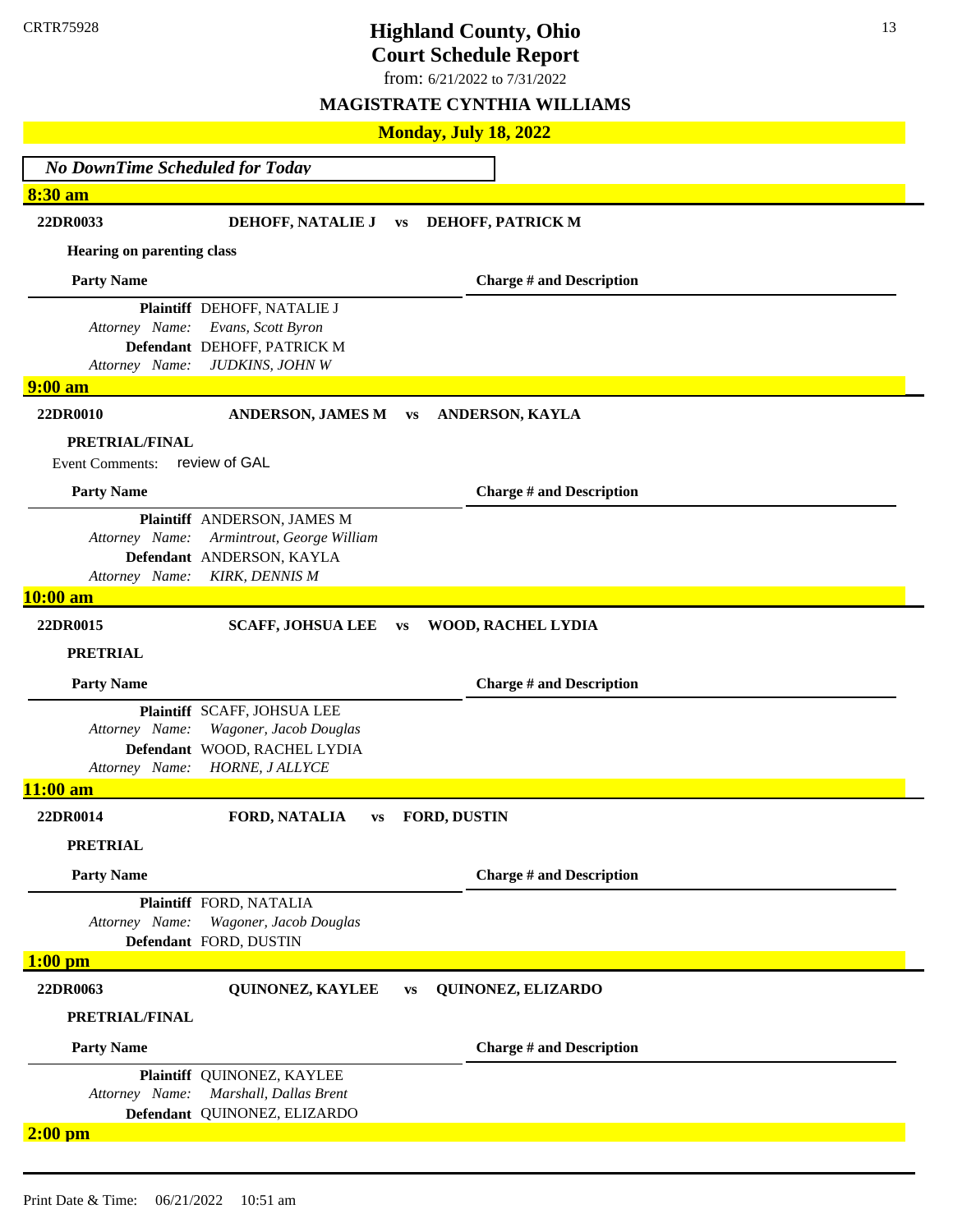from: 6/21/2022 to 7/31/2022

### **MAGISTRATE CYNTHIA WILLIAMS**

### **Monday, July 18, 2022**

*No DownTime Scheduled for Today*

**2:00 pm**

### **21DR0145 BAKER, RICHARD vs BAKER, MIRANDA**

**Settlement conference**

**Party Name**

**Charge # and Description**

**Plaintiff** BAKER, RICHARD *Attorney Name: HOPKINS, CHRISHANA L* **Defendant** BAKER, MIRANDA *Attorney Name: Wagoner, Jacob Douglas*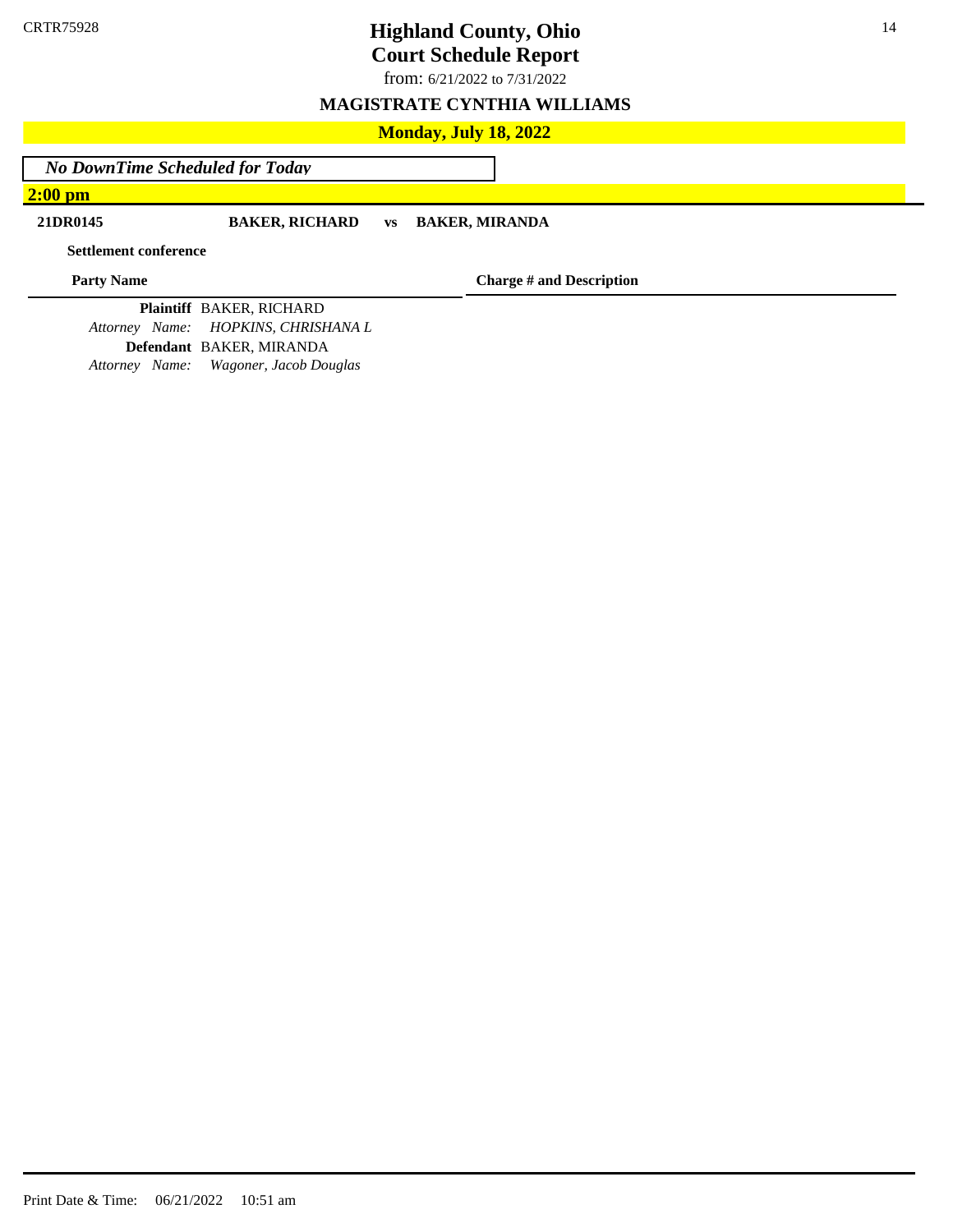from: 6/21/2022 to 7/31/2022

### **MAGISTRATE CYNTHIA WILLIAMS**

| Tuesday, July 19, 2022                 |                                                                                |           |  |                                 |  |
|----------------------------------------|--------------------------------------------------------------------------------|-----------|--|---------------------------------|--|
| <b>No DownTime Scheduled for Today</b> |                                                                                |           |  |                                 |  |
| $9:00$ am                              |                                                                                |           |  |                                 |  |
| 19DR0155                               | <b>WATSON, JAMES</b>                                                           | <b>VS</b> |  | <b>WATSON, DAPHNE</b>           |  |
| <b>CONTEMPT</b>                        |                                                                                |           |  |                                 |  |
| <b>Party Name</b>                      |                                                                                |           |  | <b>Charge # and Description</b> |  |
| Attorney Name:                         | Plaintiff WATSON, JAMES<br>Wagoner, Jacob Douglas                              |           |  |                                 |  |
| Attorney Name:                         | Defendant WATSON, DAPHNE<br>JUDKINS, JOHN W                                    |           |  |                                 |  |
| $11:00$ am                             |                                                                                |           |  |                                 |  |
| 22DR0058                               | <b>SHAW, DALE BRIAN</b>                                                        | <b>VS</b> |  | SHIPLEY, KENDRA ANN             |  |
| PRETRIAL/FINAL                         |                                                                                |           |  |                                 |  |
| <b>Party Name</b>                      |                                                                                |           |  | <b>Charge # and Description</b> |  |
| Attorney Name:                         | Plaintiff SHAW, DALE BRIAN<br>HORNE, J ALLYCE<br>Defendant SHIPLEY, KENDRA ANN |           |  |                                 |  |

Print Date & Time: 06/21/2022 10:51 am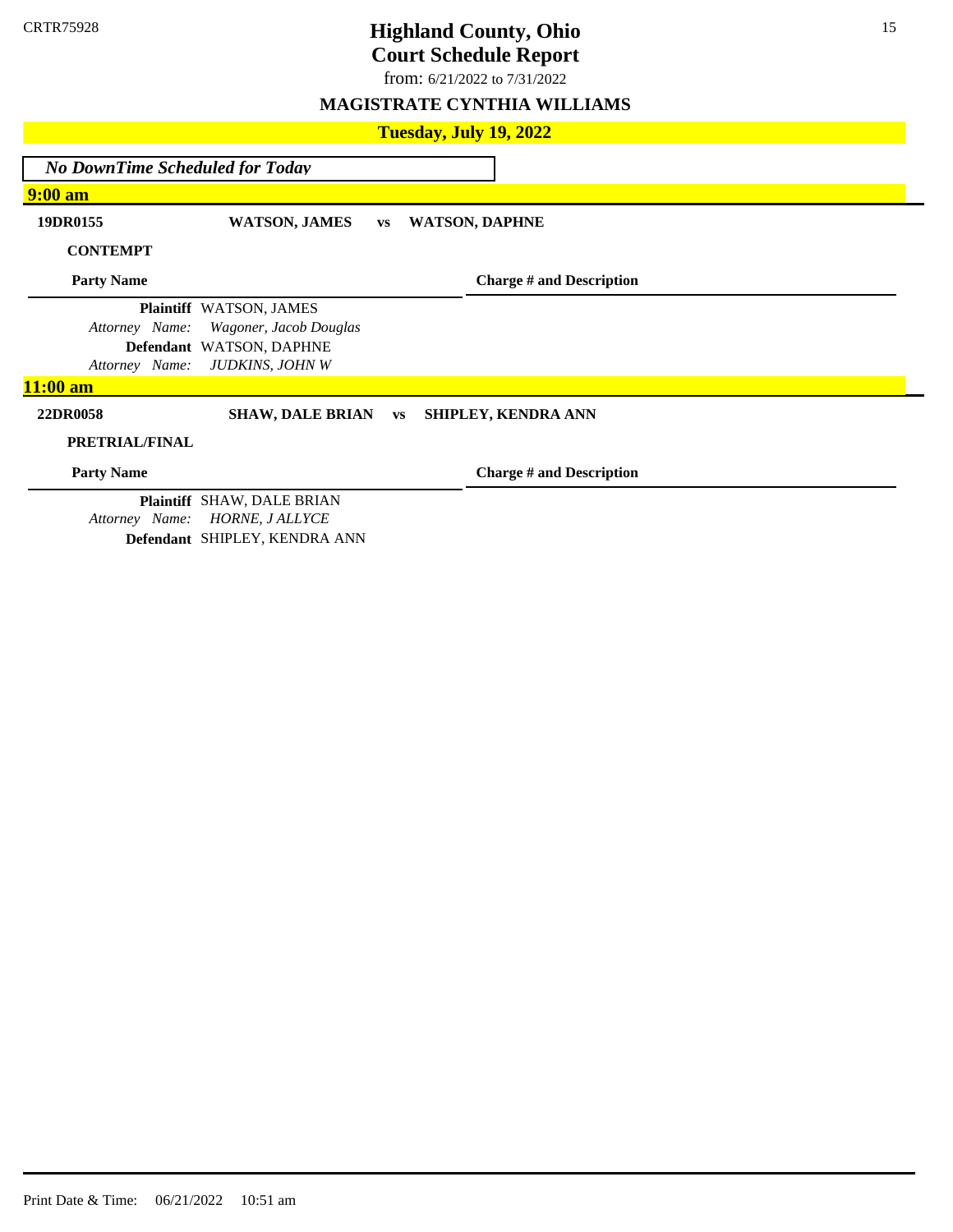from: 6/21/2022 to 7/31/2022

|                                        | Thursday, July 21, 2022                                          |  |  |  |  |  |
|----------------------------------------|------------------------------------------------------------------|--|--|--|--|--|
| <b>No DownTime Scheduled for Today</b> |                                                                  |  |  |  |  |  |
| $9:00$ am                              |                                                                  |  |  |  |  |  |
| 22DR0055                               | PROVINCE, JESSE W<br>PROVINCE, AMBER<br><b>VS</b>                |  |  |  |  |  |
| <b>TEMPORARY ORDERS</b>                |                                                                  |  |  |  |  |  |
| <b>Event Comments:</b>                 | 2 HOURS                                                          |  |  |  |  |  |
| <b>Party Name</b>                      | <b>Charge # and Description</b>                                  |  |  |  |  |  |
| Attorney Name:                         | Plaintiff PROVINCE, JESSE W<br>JUDKINS, JOHN W                   |  |  |  |  |  |
|                                        | Defendant PROVINCE, AMBER                                        |  |  |  |  |  |
| Attorney Name:                         | FLEURIMA, ANGELA J.                                              |  |  |  |  |  |
| $1:00$ pm                              |                                                                  |  |  |  |  |  |
| 07DR0111                               | <b>CULBERSON, AMANDA</b><br><b>CULBERSON JR, GEAROLD E</b><br>VS |  |  |  |  |  |
| <b>CONTEMPT</b>                        |                                                                  |  |  |  |  |  |
| <b>Party Name</b>                      | <b>Charge # and Description</b>                                  |  |  |  |  |  |
|                                        | Plaintiff CULBERSON, AMANDA                                      |  |  |  |  |  |
| Attorney Name:                         | Pence, David Wesley<br>Defendant CULBERSON JR, GEAROLD E         |  |  |  |  |  |
| $1:30$ pm                              |                                                                  |  |  |  |  |  |
| 11DR0232                               | <b>EVERHART, JUDITH A vs</b><br><b>EVERHART, DAVID W</b>         |  |  |  |  |  |
| <b>Review</b>                          |                                                                  |  |  |  |  |  |
| <b>Party Name</b>                      | <b>Charge # and Description</b>                                  |  |  |  |  |  |
|                                        | Plaintiff EVERHART, JUDITH A                                     |  |  |  |  |  |
| Attorney Name:                         | Stroop, Richele Marie<br>Defendant EVERHART, DAVID W             |  |  |  |  |  |
| $2:00$ pm                              |                                                                  |  |  |  |  |  |
| 16DR0157                               | KAAZ, JESSICA A<br><b>KAAZ, JAMES P</b><br><b>VS</b>             |  |  |  |  |  |
| <b>Review</b>                          |                                                                  |  |  |  |  |  |
| <b>Party Name</b>                      | <b>Charge # and Description</b>                                  |  |  |  |  |  |
|                                        | Plaintiff KAAZ, JESSICA A                                        |  |  |  |  |  |
| Attorney Name:                         | HORNE, J ALLYCE<br>Defendant KAAZ, JAMES P                       |  |  |  |  |  |
| $2:30$ pm                              |                                                                  |  |  |  |  |  |
| 11DR0118                               | <b>STUMP, HEIDI</b><br>STUMP, TONY WAYNE<br><b>VS</b>            |  |  |  |  |  |
| <b>CONTEMPT</b>                        |                                                                  |  |  |  |  |  |
| <b>Party Name</b>                      | <b>Charge # and Description</b>                                  |  |  |  |  |  |
|                                        | Plaintiff STUMP, TONY WAYNE                                      |  |  |  |  |  |
| Attorney Name:                         | Beery, Forrest Frederick                                         |  |  |  |  |  |
| Attorney Name:                         | Roeder, James Anthony<br>Defendant STUMP, HEIDI                  |  |  |  |  |  |
| Attorney Name:                         | HORNE, J ALLYCE                                                  |  |  |  |  |  |
| Attorney Name:                         | Stroop, Richele Marie                                            |  |  |  |  |  |
| $3:00$ pm                              |                                                                  |  |  |  |  |  |